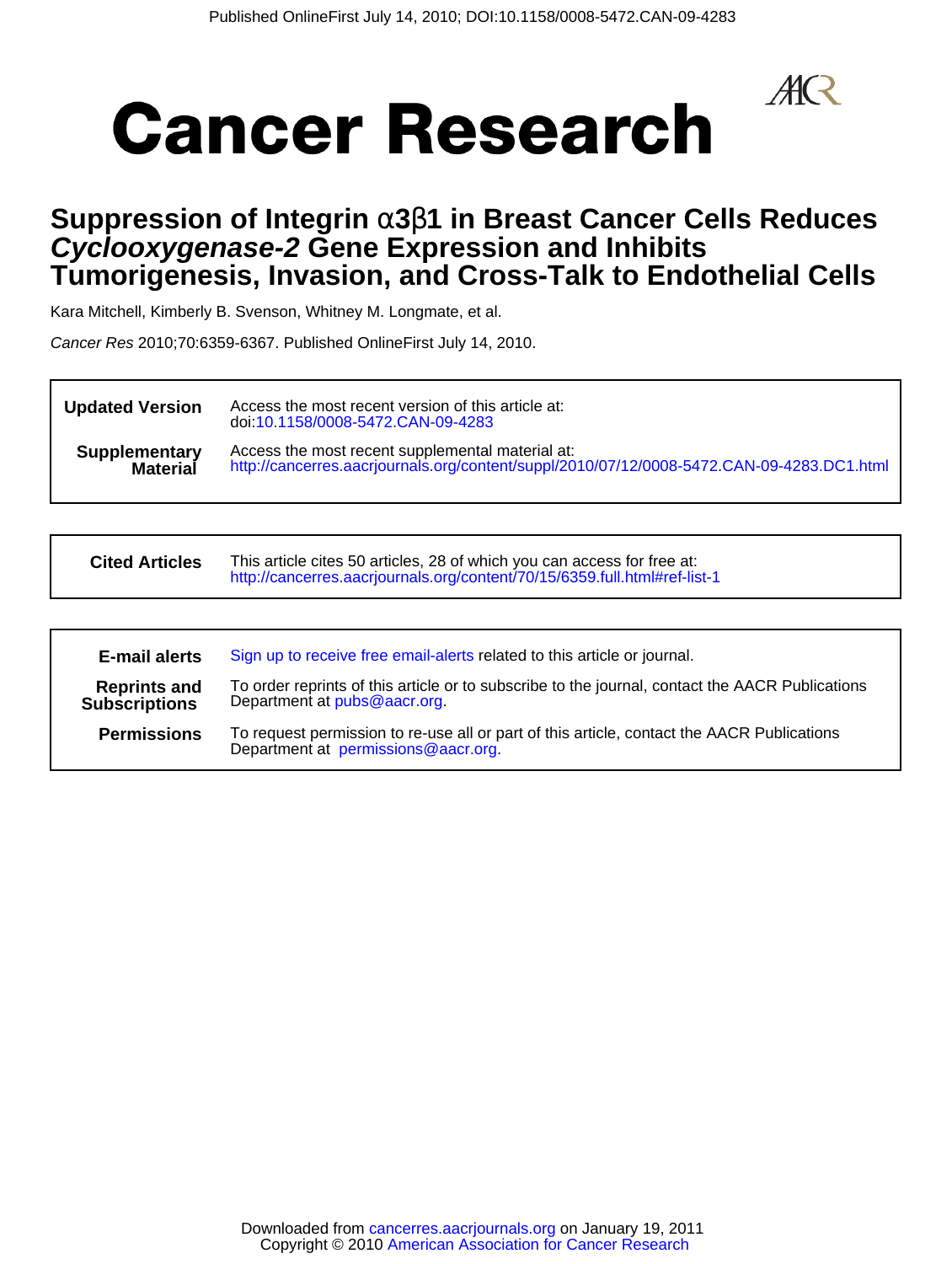# Tumor and Stem Cell Biology

# Suppression of Integrin α3β1 in Breast Cancer Cells Reduces Cyclooxygenase-2 Gene Expression and Inhibits Tumorigenesis, Invasion, and Cross-Talk to Endothelial Cells

Kara Mitchell<sup>1</sup>, Kimberly B. Svenson<sup>1</sup>, Whitney M. Longmate<sup>1</sup>, Katerina Gkirtzimanaki<sup>3,4</sup>, Rafal Sadej<sup>2</sup>, Xianhui Wang<sup>1</sup>, Jihe Zhao<sup>1</sup>, Aristides G. Eliopoulos<sup>3,4</sup>, Fedor Berditchevski<sup>2</sup>, and C. Michael DiPersio<sup>1</sup>

#### Abstract

Integrin receptors for cell adhesion to extracellular matrix have important roles in promoting tumor growth and progression. Integrin α3β1 is highly expressed in breast cancer cells in which it is thought to promote invasion and metastasis; however, its roles in regulating malignant tumor cell behavior remain unclear. In the current study, we used short-hairpin RNA (shRNA) to show that suppression of  $\alpha$ 3 $\beta$ 1 in a human breast cancer cell line, MDA-MB-231, leads to decreased tumorigenicity, reduced invasiveness, and decreased production of factors that stimulate endothelial cell migration. Real-time PCR revealed that suppression of α3β1 caused a dramatic reduction in expression of the cyclooxygenase-2 (COX-2) gene, which is frequently overexpressed in breast cancers and has been exploited as a therapeutic target. Decreased COX-2 was accompanied by reduced prostaglandin E2 (PGE<sub>2</sub>), a major prostanoid produced downstream of COX-2 and an important effector of COX-2 signaling. shRNA-mediated suppression of COX-2 showed that it has a role in tumor cell invasion and cross-talk to endothelial cells. Furthermore, treatment with PGE<sub>2</sub> restored these functions in  $\alpha$ 3 $\beta$ 1-deficient MDA-MB-231 cells. These findings identify a role for  $\alpha$ 3 $\beta$ 1 in regulating two properties of tumor cells that facilitate cancer progression: invasiveness and ability to stimulate endothelial cells. They also reveal a novel role for COX-2 as a downstream effector of α3β1 in tumor cells, thereby identifying α3β1 as a potential therapeutic target to inhibit breast cancer. Cancer Res; 70(15); 6359–67. ©2010 AACR.

# Introduction

Integrins are αβ cell surface receptors that mediate cell adhesion to extracellular matrix. In mammals, 18  $\alpha$  subunits and 8 β subunits can combine to form 24 different integrins with distinct although often overlapping ligandbinding specificities (1). Integrins expressed on tumor cells regulate many processes essential for cancer progression, including proliferation, survival, invasion, and metastasis (2–4). Integrins are therefore attractive targets for anticancer therapeutics, which has lead to preclinical and clinical development of antagonists that target certain integrins (5). However, most of these antagonists alter angiogenesis by

targeting endothelial cell integrins (5, 6), and there remains a critical need to identify appropriate integrins to target on tumor cells.

Integrin α3β1 is expressed on many types of cancer cells and can regulate cell functions associated with malignancy (for reviews, see refs. 7, 8). Increased  $\alpha$ 3 $\beta$ 1 has been correlated with breast cancer metastasis (9), and  $\alpha$ 3 $\beta$ 1 regulates matrix metalloproteinase-9 (MMP-9) expression, invasion, and metastatic properties of squamous cell and breast carcinoma cells (9–11). Two major extracellular matrix ligands for α3β1, laminin-332 and laminin-511, are often overexpressed in breast and other carcinomas and have been linked to invasion and metastasis (4, 12, 13). In addition,  $α3β1$  interactions with tetraspanins or other cell surface proteins can also regulate a range of cell functions (reviewed in refs. 7, 8).

Despite evidence that implicates α3β1 in carcinoma progression, little is known about its roles in tumorigenesis or how it regulates malignant cell behavior. To address this question, we used RNA interference (RNAi) to stably downregulate α3β1 in the human breast cancer cell line, MDA-MB-231. We show that suppression of  $\alpha$ 3 $\beta$ 1 leads to reduced tumor growth in vivo, reduced invasive potential, and decreased production of soluble factors that stimulate endothelial cell migration. Real-time PCR arrays revealed dramatically reduced expression of the *cyclooxygenase-2* (*COX-2*) gene, which is frequently overexpressed in invasive breast cancers and a known promoter of tumor growth, angiogenesis, invasion, and metastasis

Authors' Affiliations: 1Center for Cell Biology & Cancer Research, Albany Medical College, Albany, New York; <sup>2</sup>Cancer Research UK Institute for Cancer Studies, The University of Birmingham, Edgbaston, Birmingham, United Kingdom; and 3Division of Basic Sciences, Laboratory of Molecular & Cellular Biology, University of Crete Medical School and <sup>4</sup>Institute for Molecular Biology & Biotechnology, Foundation of Research & Technology Hellas, Heraklion, Crete, Greece

Note: Supplementary data for this article are available at Cancer Research Online (http://cancerres.aacrjournals.org/).

Corresponding Author: C. Michael DiPersio, Center for Cell Biology & Cancer Research, Albany Medical College, Mail Code 165, 47 New Scotland Avenue, Albany, NY 12208-3479. Phone: 518-262-5916; Fax: 518-262- 5669; E-mail: dipersm@mail.amc.edu.

doi: 10.1158/0008-5472.CAN-09-4283

<sup>©2010</sup> American Association for Cancer Research.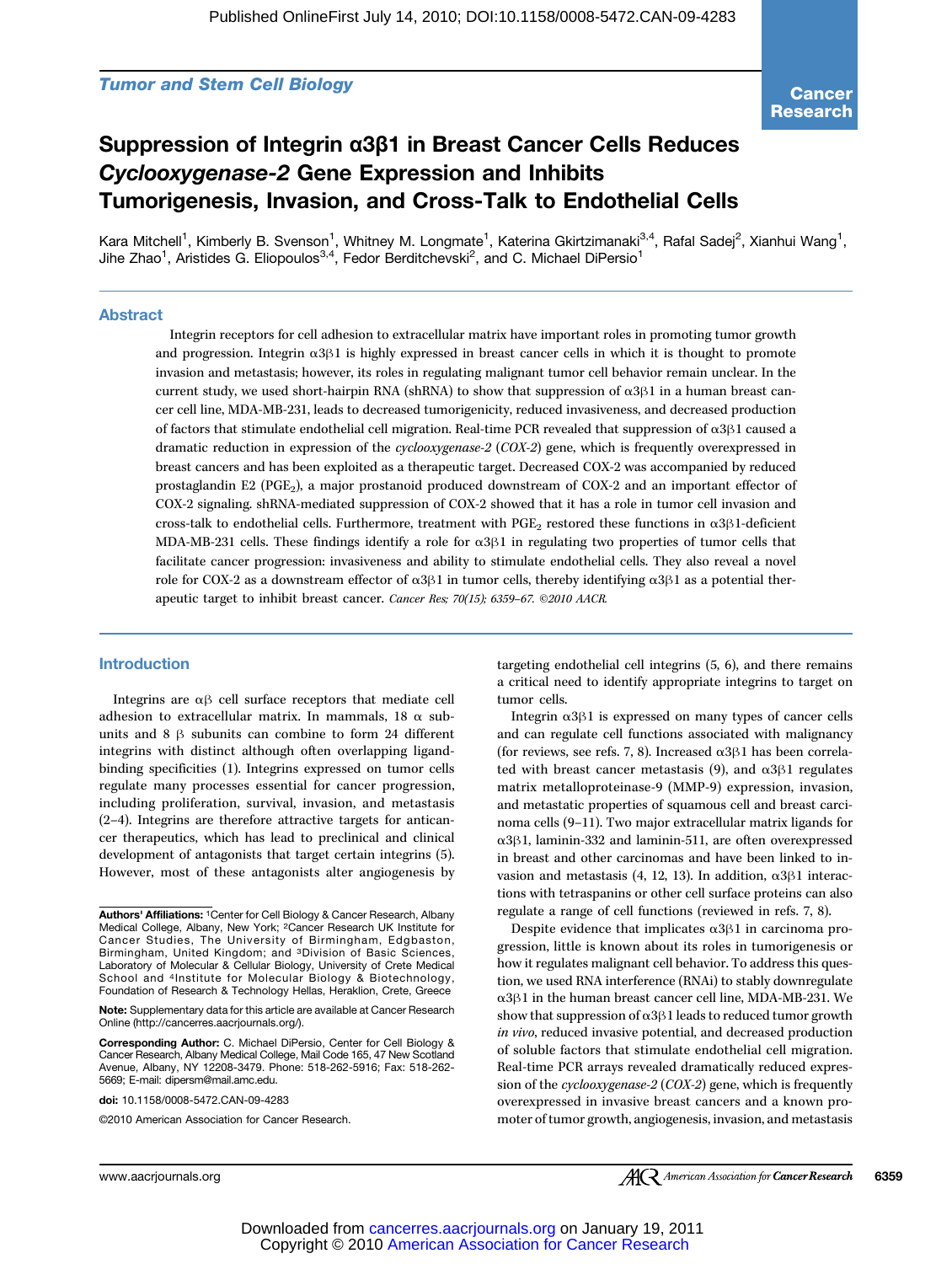(14–21). Subsequent analyses identified COX-2 as a mediator of certain tumor cell functions that are attributable to α3β1, including invasion and cross-talk to endothelial cells. As COX-2 has been pursued as a therapeutic target (17), our current findings identify  $\alpha$ 3 $\beta$ 1 as a potential therapeutic target to inhibit breast cancer.

# Materials and Methods

## Cell culture

MDA-MB-231 cells (purchased from the American Type Culture Collection), or the variant line, 4175/TGL (a gift from Dr. Joan Massague', Sloan-Kettering Institute, New York, NY; ref. 22), were cultured in DMEM (BioWhittaker) supplemented with 10% fetal bovine serum (BioWhittaker), 100 U/mL penicillin, 100 μg/mL streptomycin, and L-glutamine (Invitrogen Corp.). Human umbilical vein endothelial cells (HUVEC) were purchased from VEC Technologies and cultured as described (23).

#### Short-hairpin RNA–mediated gene suppression

MISSION lentiviral short-hairpin RNA (shRNA) constructs (Sigma) were used to target the human  $Itga3$  gene (5'-CCGGCGGATGAACATCACAGTGAAACTCGAGTTT-CACTGTGATGTTCATCCGTTTTTG-3′) or the PGTS2 (COX2) gene (5′-CCGGCCAGGGCTCAAACATGATGTTCTCGAGAA-CATCATGTTTGAGCCCTGGTTTTTG-3′); a nontargeting shRNA was used as control (Sigma). Lentiviruses were packaged in 293FT cells as described (11). Viral supernatants were added to MDA-MB-231 cells for 24 to 48 hours, and stably transduced populations were selected in 10 μmol/L puromycin. Separate experiments used a different α3-targeting shRNA to generate a distinct line of α3β1-deficient MDA-MB-231 cells as described (24, 25). For rescue experiments, RNAi effects were overcome by infecting cells with adenovirus that overexpresses human α3 (a gift from Dr. Martin Hemler, Dana-Farber Cancer Institute, Boston, MA) or lacZ as described (11).

#### Reverse transcription-PCR

Total RNA was isolated using Trizol Reagent (Invitrogen Corp.), then reverse transcribed using First-Strand cDNA Synthesis kit (Promega). PCRs were carried out using PCR REDTaq ready mix (Sigma). Primers and conditions for amplication of α3, vascular endothelial growth factor, or glyceraldehyde-3-phosphate dehydrogenase (GAPDH) were previously described (11, 26). PCR conditions for COX-2 were as follows: forward primer, 5′-TACAAGCAGTGGCAAAGGC-3′; reverse primer, 5′-AGATCATCTCTGCCTGAGTATCTT-3′; 94°C, 30 seconds; 52°C, 30 seconds; 72°C, 60 seconds; 26 cycles. Signals were visualized using a Bio-Rad FlourS 2000 (Bio-Rad).

## Real-time PCR arrays

Total RNA was isolated using RT2 qPCR-grade RNA Isolation kit. cDNA was synthesized from 1.5 μg RNA using the RT<sup>2</sup> First Strand kit (SABioscience). Real-time PCR was performed using  $RT^2$  Profiler PCR array system according to the

manufacturer's instructions (SABioscience) in an iCycler iQ Multicolor Detection System (Bio-Rad). Four separate experiments were performed using the Breast Cancer & Estrogen Receptor Signaling Pathways array and analyzed using Excelbased PCR Array Data Analysis Templates (SABioscience).

#### Immunoblots

Cells were lysed in Cell Lysis Buffer (Cell Signaling Technology), and protein concentrations were determined using the BCA Protein Assay kit (Pierce). Equal protein was assayed by immunoblot using rabbit anti-sera against α3 integrin (1:1,000 dilution), COX-2 (1:200), or extracellular signalregulated kinase (ERK) (1:1,000), followed by horse radish peroxidase–conjugated goat anti-rabbit IgG (1:5,000). Antiα3 was previously described (27); other antisera were purchased from Cell Signaling Technology. Chemiluminescence was performed using SuperSignal kit (Pierce).

#### Flow cytometry

MDA-MB-231 cells were trypsinized and incubated with 5 μg/mL anti-integrin monoclonal antibody (Chemicon): P1B5 (mouse anti-α3), P1D6 (mouse anti-α5), HB1.1 (mouse anti-β1), 3E1 (mouse anti-β4), GoH3 (rat anti- $\alpha$ 6), or normal mouse IgG as control. Secondary antibody was Alexa Fluor 488–conjugated goat anti-rabbit IgG or goat anti-rat IgG (Molecular Probes, Inc.). Cells were fixed in 2% formaldehyde before flow cytometry on a FACSCanto (BD Biosciences). Data from  $1 \times 10^4$  cells were analyzed using FlowJo (Tree Star, Inc.).

#### Matrigel invasion

MDA-MB-231 derivatives  $(8 \times 10^4 \text{ cells})$  were seeded onto Growth Factor–Reduced Matrigel Invasion Chambers (8 μm pore; BD Biosciences) in complete medium and incubated at 37°C for 18 hours. Filters were fixed in 3.7% formaldehyde; noninvading cells were removed; and invading cells were stained with 4′,6-diamidino-2-phenylindole (DAPI; 1 μg/mL). Images were obtained using an Olympus inverted IX70 microscope equipped with a SensiCam digital camera (Cooke). Cells were counted from three random ×10 fields per well using Image ProPlus (Media Cybernetics). We typically observed approximately 250 to 350 cells per field for control cells under these conditions. Cell invasion was quantified from three independent experiments in which results from duplicate samples were averaged.

#### Transwell migration of endothelial cells

Transwell migration was assayed as described (23). Briefly,  $5 \times 10^4$  serum-starved HUVECs were seeded onto Transwell inserts (8 μm pore; Costar) coated with 0.2% gelatin. Lower chambers contained serum-free MCDB-131 medium preconditioned for 24 hours by MDA-MB-231 variants in an 80:20 ratio with complete EGM-2 (Lonza). Unconditioned medium was used to establish baseline migration. After 4 hours of migration, cells were fixed in 3.7% formaldehyde and stained with crystal violet; nonmigratory cells were removed; and migrated cells were stained with DAPI and quantified from three random fields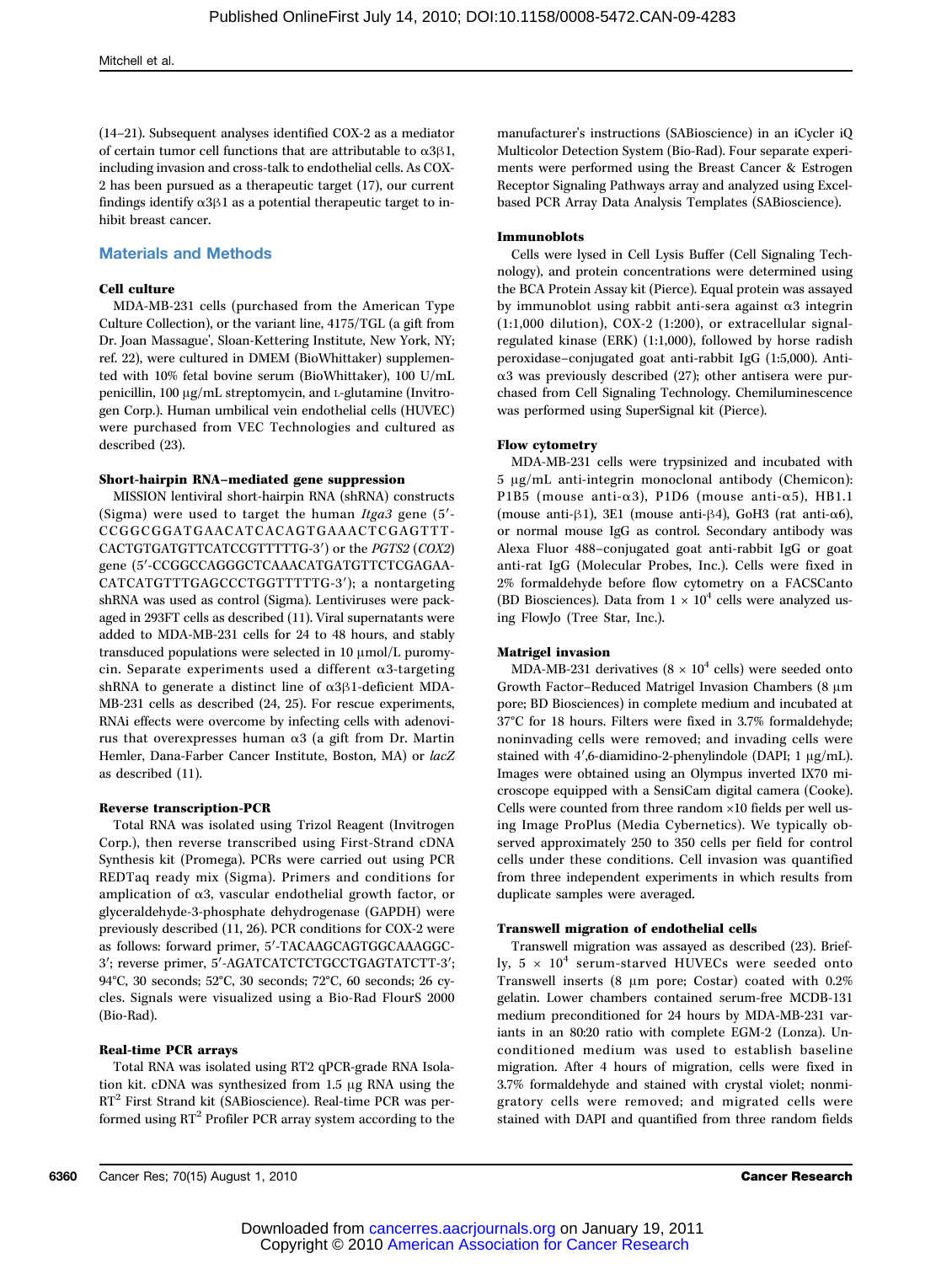per well as described above. We typically observed 100 to 150 cells per field for control conditions. Data are from three separate experiments in which results from duplicate samples were averaged.

# Cell growth in Matrigel

Single-cell suspensions were prepared in Growth Factor– Reduced Matrigel ( $\sim$ 1.5 × 10<sup>3</sup> cells/40 μL) then submersed in growth medium. Colonies were photographed after 10 days, and mean colony diameter ± SEM was determined for 60 to 100 random colonies for each MDA-MB-231 variant using the ImageJ software as described (25).

#### Prostaglandin E2 assay

MDA-MB-231 variants (4  $\times$  10<sup>4</sup> cells) were cultured on 24well culture dishes in serum-free medium for 24 hours, then medium was collected and analyzed using the prostaglandin E2 ( $PGE_2$ ) EIA kit-Monoclonal according to the manufacturer's protocol (Cayman Chemical Company). Data are from three separate experiments in which results from triplicate samples were averaged.

#### Xenografts in nude mice

For ectopic tumors, MDA-MB-231 cells  $(2 \times 10^6 \text{ cells})$ 200 μL) were injected s.c. into right flanks of NCR nude mice (Taconic). Tumor length  $(l)$  and width  $(w)$  were measured using a Vernier caliper, and mean tumor volume was calculated for each test group using the following formula: tumor volume =  $(w^2 \times l)/2$ . Tumorigenesis experiments in Supplementary Fig. S2B were performed as described (25). For orthotopic tumors,  $2 \times 10^6$  cells/ 50 μL (PBS/Matrigel) were injected into mammary fat pads of nude mice. Tumors were dissected after 35 days, weighed, and photographed. To assess angiogenesis, cryosections (10 μm) were stained with anti-CD31/platelet/ endothelial cell adhesion molecule 1 (BD Biosciences) followed by Alexa Flour 594 goat anti-rat IgG (Molecular Probes), and blood vessel density was calculated using IPLab (Scanalytics, Inc.) as described (23). For each test group, CD31 staining area (pixels/field) was averaged from more than ten ×20 fields collected from three or more tumors. To assess proliferation, cryosections were stained with anti-Ki67 rabbit monoclonal antibody (Epitomics), followed by Alexa Flour 594 goat anti-rabbit IgG (Molecular Probes). Proliferation was estimated using IPLab to measure the proportion of DAPI-stained nuclei that also stained positive for Ki67. For each test group, data were averaged from more than six ×10 fields collected from three or more tumors. Apoptosis was assessed using the DeadEnd Fluorometric terminal deoxynucleotidyl transferase–mediated dUTP nick end labeling (TUNEL) System according to the manufacturer's instructions (Promega). Images were collected on a Nikon Eclipse 80i using a Spot camera (Diagnostic Instruments).

Experiments performed at Albany Medical College were approved by the Institutional Biosafety Committee and the Institutional Animal Care and Use Committee. Experiments at the University of Birmingham were performed in accordance with institutional and national animal research guidelines.

#### **Results**

# Suppression of integrin  $\alpha 3\beta 1$  in breast cancer cells reduces tumorigenesis

As an experimental model for our studies, we used shRNA to generate α3β1-deficient variants of the human breast cancer cell line MDA-MB-231. Parental MDA-MB-231 cells expressed high levels of  $\alpha$ 3 mRNA and  $\alpha$ 3 $\beta$ 1 on the cell surface (Fig. 1A), consistent with previous reports (9, 28).  $\alpha$ 3 mRNA and α3β1 protein were efficiently suppressed in cells stably expressing an shRNA that targets human  $\alpha$ 3 [MDA-MB-231/α3(−) cells], but not in cells expressing a nontargeting shRNA [MDA-MB- $231/\alpha3(+)$  cells; Fig. 1A]. MDA-MB-231/ $\alpha3(-)$  cells also showed reduced surface expression of the β1 integrin subunit (Supplementary Fig. S1), the sole  $\beta$  subunit partner of  $\alpha$ 3 (1). The relatively modest reduction in β1 may reflect dimerization of liberated β1 with other endogenous  $\alpha$  subunits, as indicated by slightly increased  $\alpha$ 5β1 (Supplementary Fig. S1). Surface levels of  $α6$  and  $β4$  integrin subunits were slightly decreased in MDA-MB-231/ $\alpha$ 3(−) cells (Supplementary Fig. S1).

Following s.c. injection into nude mice, MDA-MB-231/ α3(−) cells showed dramatically reduced tumor growth over 32 days, compared with MDA-MB-231/ $\alpha$ 3(+) cells (Fig. 1B). α3β1-deficient MDA-MB-231 cells that were derived independently using a distinct α3-targeting shRNA also showed reduced tumorigenesis, as well as reduced colony formation in Matrigel (Supplementary Fig. S2), confirming that reduced tumor growth was neither an off-target effect of a particular α3-targeting shRNA, nor a peculiarity of a particular MDA-MB-231 laboratory stock. Importantly, similar results were obtained following orthotopic injection into mammary fat pads, in which tumorigenesis was significantly reduced in MDA-MB-231/α3(−) cells compared with MDA-MB-231/  $\alpha$ 3(+) cells (Fig. 1C, left graph;  $P = 0.01$ , Mann-Whitney test). Mice injected with α3β1-deficient cells showed reduced tumor initiation (4 of 10) compared with mice injected with control cells (9 of 10), as well as smaller average tumor size. The same trend was observed in a variant of the MDA-MB-231 line, 4175, which grows more aggressively in the mammary fat pad (Fig. 1C, right graph; ref. 22).

Ki67 immunostaining of tumor cryosections indicated a similar proportion of proliferative cells in each test group (Supplementary Fig. S3), and TUNEL staining did not reveal differences in apoptosis (data not shown). Although we cannot rule out the possibility of heterogeneous effects throughout the tumor, these findings indicate that  $α3β1$  deficiency did not dramatically alter overall proliferation or survival of tumor cells, perhaps reflecting instead a role in early tumor cell interactions with stromal elements of the microenvironment that promote initial tumor growth. Consistently, MDA-MB-231/α3(−) tumors appeared less vascularized than MDA-MB-231/ $\alpha$ 3(+) tumors, and immunohistology with anti-CD31/PECAM confirmed ∼2-fold reduction in blood vessel staining in the xenografts from  $\alpha$ 3-deficient cells (Fig. 1D). These results may reflect a proangiogenic role for  $\alpha$ 3β1 on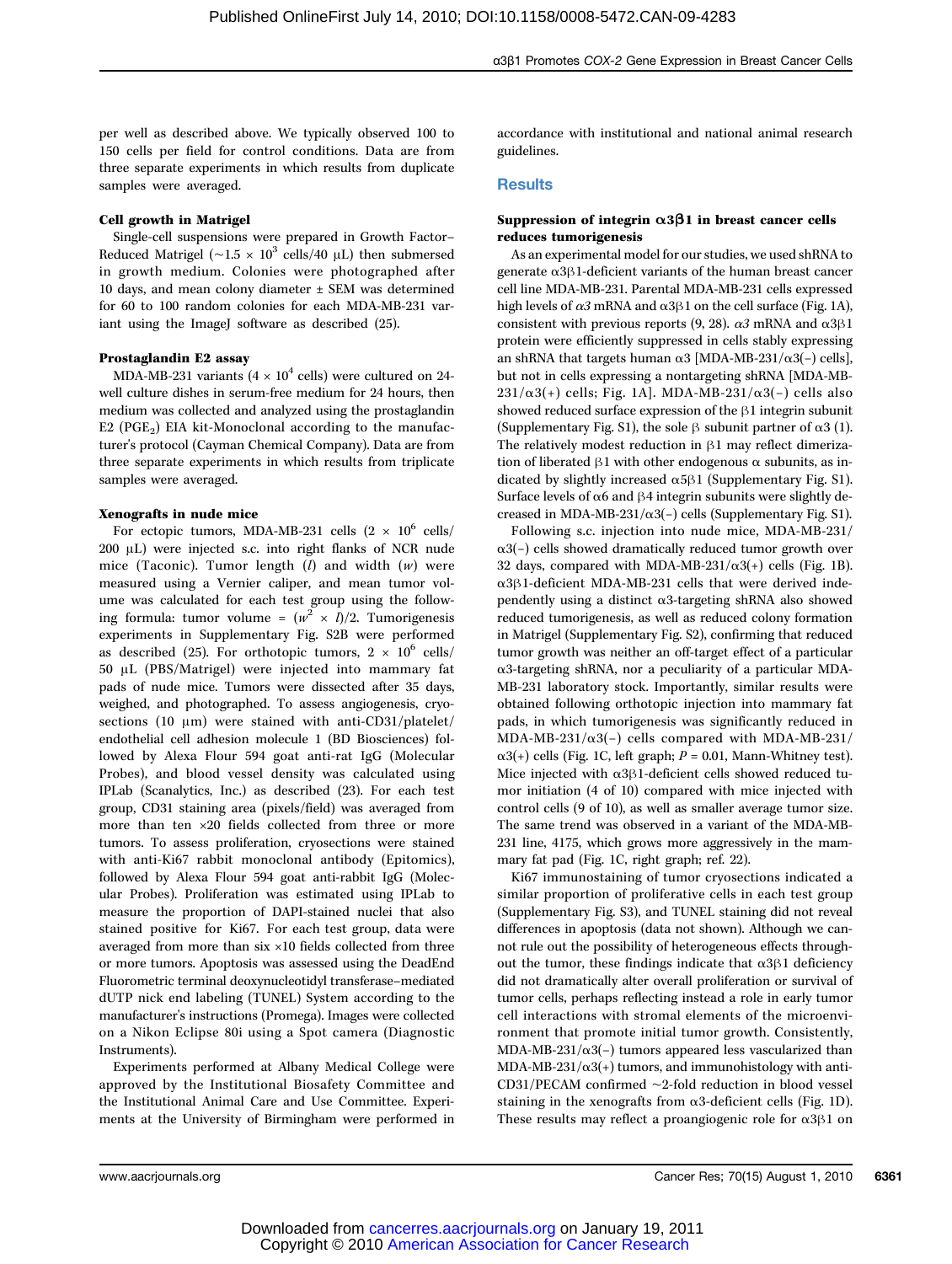

Figure 1. α3β1 regulates tumorigenesis of breast cancer cells. A, parental MDA-MB-231 cells (p), MDA-MB-231/α3(+) cells expressing control shRNA (ctrl), or MDA-MB-231/α3(-) cells expressing α3-targeting shRNA (α3) were assayed by RT-PCR for α3 mRNA or GAPDH mRNA (top). Flow cytometry (bottom) was performed to compare surface levels of α3β1 in parental cells (red line), MDA-MB-231/α3(+) (green line), or MDA-MB-231/α3(−) cells (blue line). B, MDA-MB-231/α3(+) cells (ctrl shRNA) or MDA-MB-231/α3(−) cells (α3 shRNA) were injected s.c. into nude mice, and tumor growth was measured over 32 d. Points, mean (n > 6 mice per test group); bars, SEM. C, the same MDA-MB-231 derivatives (left graph, n = 10 per test group), or similar derivatives of MDA-MB-231/4175 cells (right graph,  $n = 5$  per test group), were injected into mammary fat pads. Column scatter plots show tumor weights with median after 35 d for cells expressing control (▲) or α3-targeting shRNA (○). D, mammary tumors (left; scale bars, 5 mm) were cryosectioned and costained with anti-CD31 and DAPI (right; scale bars, 100 μm). Graph shows relative anti-CD31 staining in tumors from cells expressing control or α3-targeting shRNA; columns, mean  $(n > 10$  fields from at least three separate tumors); bars, SEM.

tumor cells, similar to that which we recently described for α3β1 in the epidermis during wound healing (23).

# Integrin α3β1 on breast cancer cells promotes cross-talk to endothelial cells

To test if α3β1 can regulate the production of proangiogenic factors by tumor cells, we compared endothelial cell migration in response to factors secreted by MDA-MB-231 cells that express or lack  $α3β1$ . Endothelial cells (HUVECs) were seeded into the upper chambers of Transwell filters, then conditioned culture media from MDA-MB-231/ $\alpha$ 3(+) or MDA-MB-231/ $\alpha$ 3(−) cells were added to the lower chambers and tested for effects on HUVEC migration. Medium conditioned by MDA-MB-231/ $\alpha$ 3(+) cells stimulated HUVEC migration by ∼3-fold over basal migration in response to unconditioned medium (Fig. 2A). In contrast, medium conditioned by MDA-MB-231/ $\alpha$ 3(−)cells failed to induce a

migratory response. Furthermore, HUVEC migration was enhanced in conditioned medium from MDA-MB-231/ $\alpha$ 3(−) cells transduced with adenovirus expressing α3, whereas a control adenovirus did not rescue the response (Fig. 2B and C). These results indicate that  $\alpha$ 3 $\beta$ 1 in breast cancer cells promotes secretion of factors that stimulate endothelial cell migration, an important component of angiogenesis.

# Suppression of integrin  $\alpha$ 3 $\beta$ 1 reduces tumor cell invasion

Increased expression of α3β1 has been correlated with metastatic progression of human breast cancer (9). Consistently, treatment of MDA-MB-231 cells with an antibody that blocks  $α3β1$ -mediated adhesion has been shown to reduce invasive potential (9) and arrest in the pulmonary vasculature (10). However, integrin-blocking antibodies may inhibit only a subset of integrin functions, and some may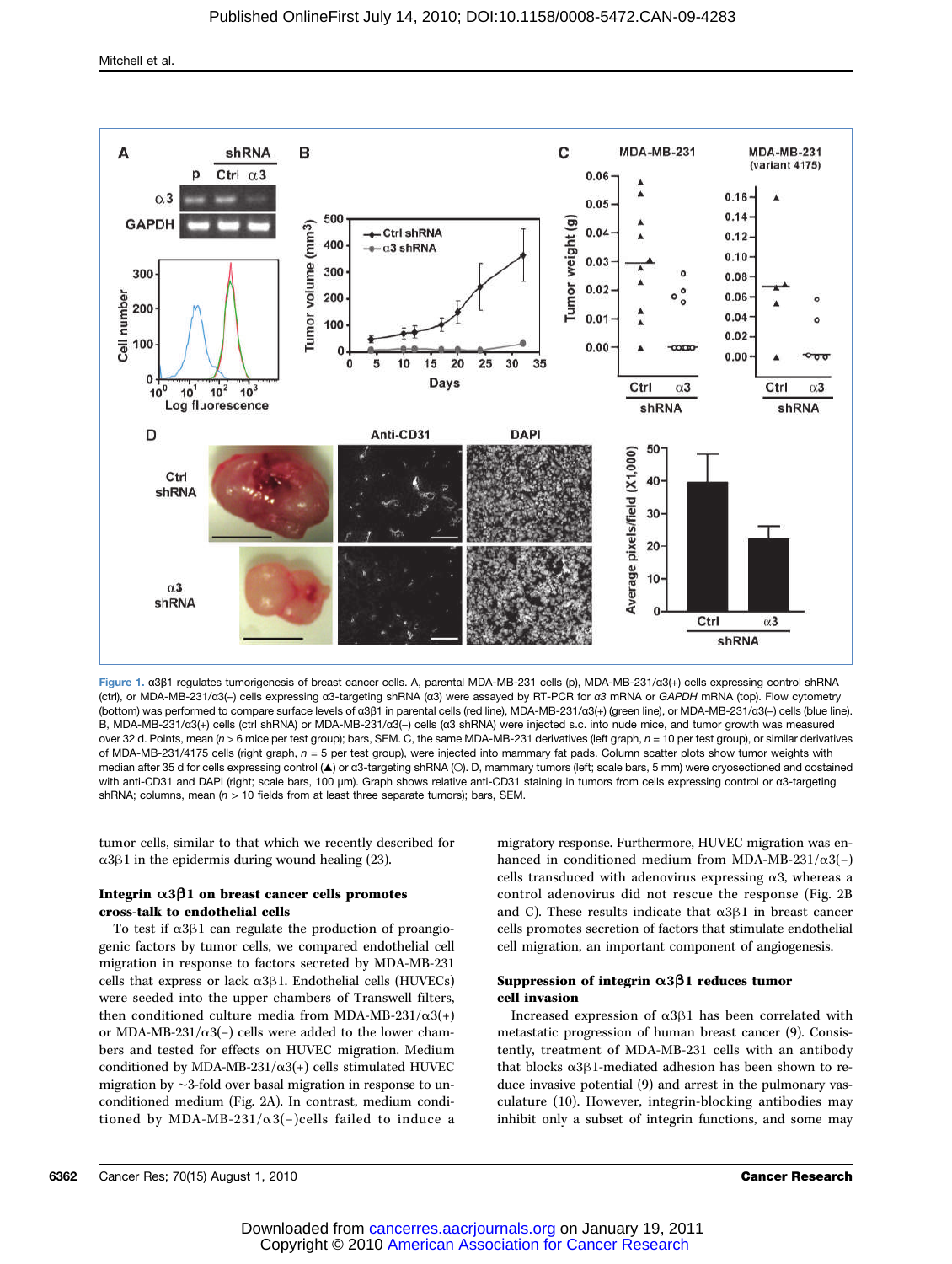

Figure 2. α3β1 in breast cancer cells regulates the secretion of soluble factors that induce endothelial cell migration. A, Transwell migration of HUVECs was compared in response to conditioned medium from MDA-MB-231/α3(+) cells [α3(+)] or MDA-MB-231/α3(-) cells [α3(-)]; unconditioned medium (uncond.) was used to establish baseline migration. Graph shows HUVEC migration as percentage of that in cells treated with medium from MDA-MB-231/ α3(+) cells. B, HUVEC migration was assayed as in A, except that conditioned culture medium was collected from MDA-MB-231/α3(+) cells or MDA-MB-231/α3(-) cells transduced with adenovirus expressing α3 (adeno, α3) or LacZ (adeno, LacZ). Columns, mean (n = 3 experiments); bars, SEM; \*, P < 0.004, two-tailed t test. C, total lysates from MDA-MB-231/α3(+) cells, or MDA-MB-231/α3(−) cells transduced with α3-expressing or LacZ-expressing adenovirus as indicated, were immunoblotted for α3 or ERK as a loading control.

even stimulate certain functions. Therefore, we next tested the effect of shRNA-mediated  $\alpha$ 3 suppression on cell invasion through Matrigel. MDA-MB-231/α3(−) cells displayed significantly reduced invasion compared with the MDA-MB-231/ $\alpha$ 3(+) cells (Fig. 3A). Similar results were obtained using the independently derived  $\alpha$ 3β1-deficient MDA-MB-231 cells described above (data not shown). Exogenous α3 expression restored MDA-MB-231/α3(−) cell invasion (Fig. 3B), indicating that  $α3β1$  promotes an invasive phenotype.



Figure 3. α3β1 regulates breast cancer cell invasion. A, Matrigel assays were performed to compare the invasion between MDA-MB-231/α3(+) and MDA-MB-231/α3(−) cells. Graph shows invasion as percentage of that in MDA-MB-231/α3(+) cells; columns, mean  $(n = 3$  experiments); bars, SEM;  $*$ ,  $P < 0.05$ , two-tailed t test. B, Matrigel invasion assays were performed as in A, except that MDA-MB-231/α3(+) cells or MDA-MB-231/α3(−) cells were transduced with adenovirus that expresses either α3 (adeno, α3), or LacZ (adeno, LacZ). Data are presented as in A; columns, mean  $(n = 3$  experiments); bars, SEM;  $*$ ,  $P < 0.02$ , paired two-tailed  $t$  test.

# Integrin  $\alpha$ 3β1 is required for *COX-2* gene expression

To screen for α3β1-dependent genes that may influence tumor cell function, we used the  $RT^2$  Profiler PCR Array (SABiosciences) to compare MDA-MB-231/ $\alpha$ 3(+) and MDA-MB-231/ α3(−) cells for the expression of breast cancer–associated genes. Compiled results from four independent experiments identified several α3β1-dependent differences (Supplementary Table S1). The change of largest magnitude in the α3β1-deficient MDA-MB-231/α3(−) cells was a ∼74-fold decrease ( $P = 0.001$ ) in expression of the COX-2/PTGS2 gene. Clinical studies of COX-2 inhibitors have generated widespread interest in COX-2 as a therapeutic target (17), and roles for COX-2 in tumor growth, angiogenesis, and invasion are well established (15, 17–20). We therefore focused our attention on potential roles for COX-2 in α3β1-mediated tumor cell functions.

Reverse transcription-PCR and immunoblot confirmed that COX-2 mRNA and protein, respectively, were reduced substantially in MDA-MB-231/ $\alpha$ 3(−) cells, compared with parental or control shRNA cells (Fig. 4A and B). As a control, we did not detect differences in VEGF mRNA by conventional (Fig. 4A) or real-time reverse transcription-PCR (RT-PCR; Supplementary Table S1). Importantly, COX2 mRNA was also reduced in the independently derived α3β1-deficient MDA-MB-231 cells described above, indicating that this reduction was not an off-target RNAi effect (Supplementary Fig. S4). As an independent measure of COX-2 activity, we assessed MDA-MB-231 culture medium for levels of  $PGE_2$ , a protumorigenic prostanoid that is produced downstream of COX-2 (17). As predicted,  $PGE_2$  levels were decreased substantially in conditioned medium from MDA-MB-231/α3(−) cells, compared with MDA-MB-231/  $\alpha$ 3(+) or parental cells (Fig. 4C). These findings identify COX-2 as a potential mediator of protumorigenic α3β1 functions.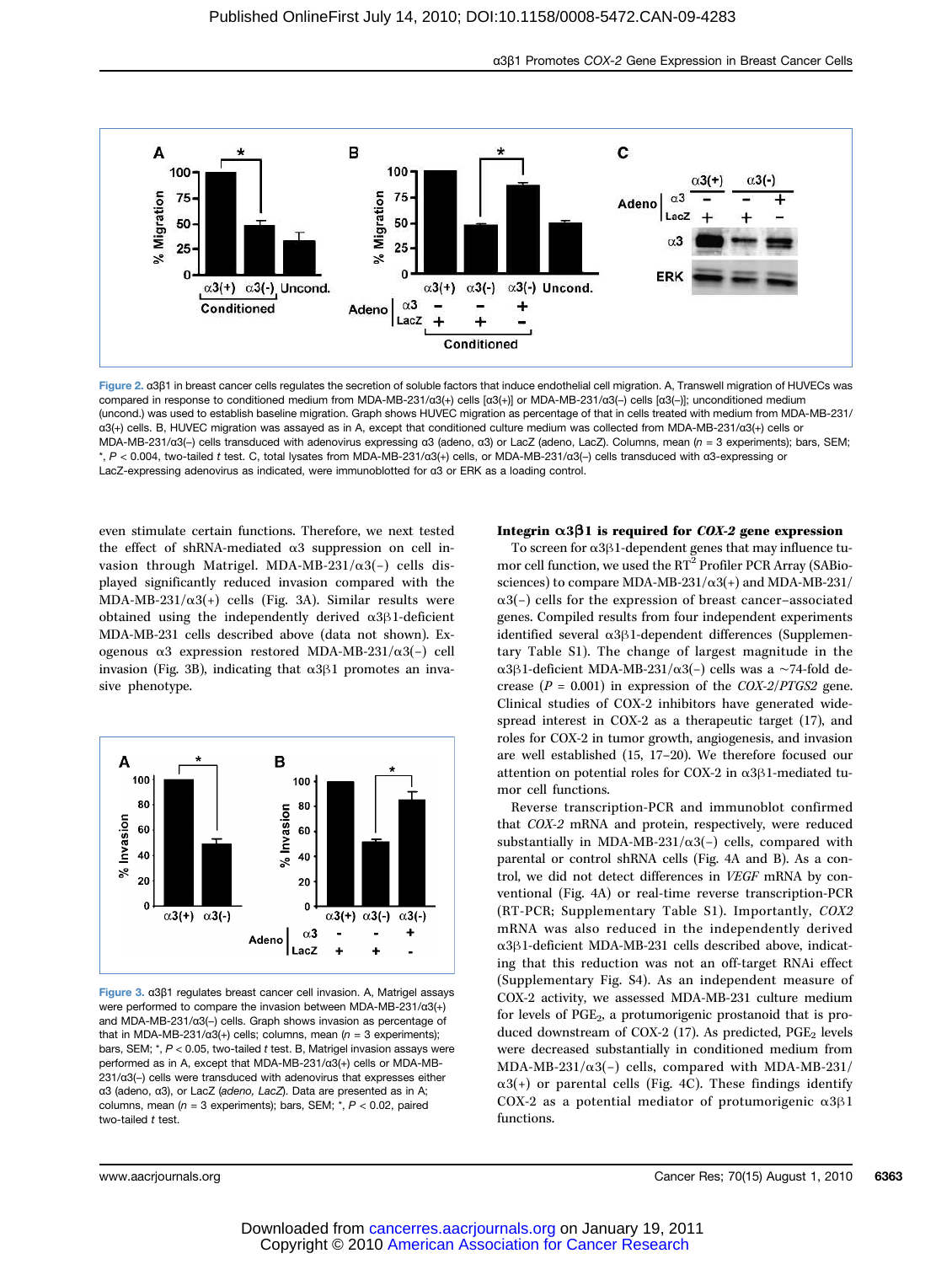

Figure 4. α3β1 is required for COX-2 mRNA expression and PGE<sub>2</sub> secretion in breast cancer cells. A to C, parental MDA-MB-231 cells (p), MDA-MB-231/α3(+) cells (shRNA, ctrl), or MDA-MB-231/α3(-) cells (shRNA, α3) were cultured for 24 h in serum-free medium. Cells were assayed by (A) RT-PCR for α3, COX-2, and GAPDH mRNAs, or (B) immunoblot for COX-2 or ERK as a loading control. C, equivalent proportions of conditioned media were assayed for secreted PGE<sub>2</sub>. Graph shows relative PGE<sub>2</sub> levels normalized to that in MDA-MB-231/ α3(+) cells (ctrl); columns, mean  $(n = 3$  experiments); bars, SEM;  $\dot{r}$ ,  $P < 0.002$ , two-tailed  $t$  test.

# COX-2 contributes to tumor cell–to–endothelial cell cross-talk and tumor cell invasion

We next used shRNA to stably suppress COX2 mRNA in MDA-MB-231 cells (Fig. 5A). As expected, COX-2–deficient MDA-MB-231 cells showed reduced tumor growth (Supplementary Fig. S5), consistent with previous reports that COX-2 is necessary for tumorigenesis in xenograft and genetic models (18, 20). Interestingly, HUVECs showed no migration response to conditioned medium from COX-2–deficient MDA-MB-231 (Fig. 5B), implicating COX-2 in tumor cell– to-endothelial cell cross-talk. Tumor cell-derived  $PGE_2$ can have both autocrine effects and paracrine effects on endothelial cells (15). Addition of  $PGE_2$  directly to endothelial cells did not stimulate migration under our conditions (data not shown), indicating that other factors are required. However, the HUVEC migratory response was restored in conditioned medium from  $\alpha$ 3β1-deficient MDA-MB-231/ $\alpha$ 3(−) cells that had been pretreated with  $PGE_2$  (Fig. 5C), indicating an autocrine mechanism and is consistent with a previous report that PGE<sub>2</sub> strongly induces proangiogenic factors in mammary tumor cells (15). COX-2–deficient cells also showed reduced Matrigel invasion (Fig. 6A), and pretreatment with PGE<sub>2</sub> enhanced the invasion of  $\alpha$ 3β1-deficient MDA-MB-231/ $\alpha$ 3(−) cells (Fig. 6B). These findings indicate the involvement of COX-2 in two tumor cell functions that we have shown to be regulated by  $\alpha 3\beta 1$ : (a) ability to stimulate angiogenic endothelial cell function and (b) invasion.

# **Discussion**

Although many studies have shown the important roles for integrins in tumor growth and progression (2–4), roles for integrin α3β1 in carcinogenesis remain unclear. In the current study, we show that RNAi-mediated suppression of α3β1 in MDA-MB-231 breast cancer cells leads to decreased tumorigenesis in vivo and also inhibits both invasion and production of soluble factors that stimulate endothelial cell migration. In addition, real-time PCR arrays revealed that suppression of α3β1 in MDA-MB-231 cells causes dramatically reduced COX-2 gene expression (Supplementary Table S1), and RNAi experiments to suppress COX-2 implicated this gene in the regulation of α3β1-mediated tumor cell func-

tions, including invasion and cross-talk to endothelial cells. Furthermore, treatment of  $\alpha$ 3 $\beta$ 1-deficient cells with PGE<sub>2</sub>, an important effector of COX-2 signaling, restored both invasive potential and ability to stimulate endothelial cell migration. These findings identify a novel role for COX-2 as a downstream effector of α3β1 in breast cancer cells.

The cyclooxygenases COX-1 and COX-2 control the metabolism of arachidonic acid to prostaglandins (29, 30). Although COX-1 is constitutively expressed in many tissues, COX-2 is induced by proinflammatory or mitogenic stimuli and is upregulated in several human cancers (30). Clinical and preclinical studies strongly support the protumorigenic roles for COX-2 (17). Indeed, the COX-2 gene is overexpressed in ∼40% of invasive breast carcinomas and preinvasive ductal carcinomas in situ, and COX-2 promotes breast tumor growth, angiogenesis, and metastasis (14, 29–34). In addition,  $COX-2$ -dependent synthesis of  $PGE<sub>2</sub>$  drives the angiogenic switch during breast cancer progression (15, 29, 33), and numerous pharmacologic and genetic studies support a role for COX-2 in breast cancer (18–20). Importantly, clinical and preclinical studies have supported the development of COX-2 inhibitors as chemopreventative drugs (35, 36). Therefore, our current results suggest the intriguing possibility that suppression of the COX-2 gene through inhibition of integrin α3β1 could produce similar protective effects.

Our finding that  $α3β1$  was required in breast cancer cells for secretion of factors that stimulate endothelial cell migration is similar to a novel function that we recently described for this integrin during wound healing, in which  $\alpha$ 3β1 was required in epidermal keratinocytes for secretion of factors that stimulate endothelial cell migration in vitro and wound angiogenesis in vivo (23). These intriguing similarities suggest a generally important role for α3β1 in promoting communication from the epithelial/tumor cell compartment to the vasculature during normal and pathologic tissue remodeling. Our current findings show that COX-2 may contribute to this effect in tumor cells, consistent with its known ability to induce the expression of proangiogenic factors (15). We have not yet identified  $\alpha$ 3β1/COX-2–dependent factor(s) that are produced by breast cancer cells to stimulate endothelial cells. However, we have explored the possibility that this effect is mediated by MMP-9; because this MMP is proangiogenic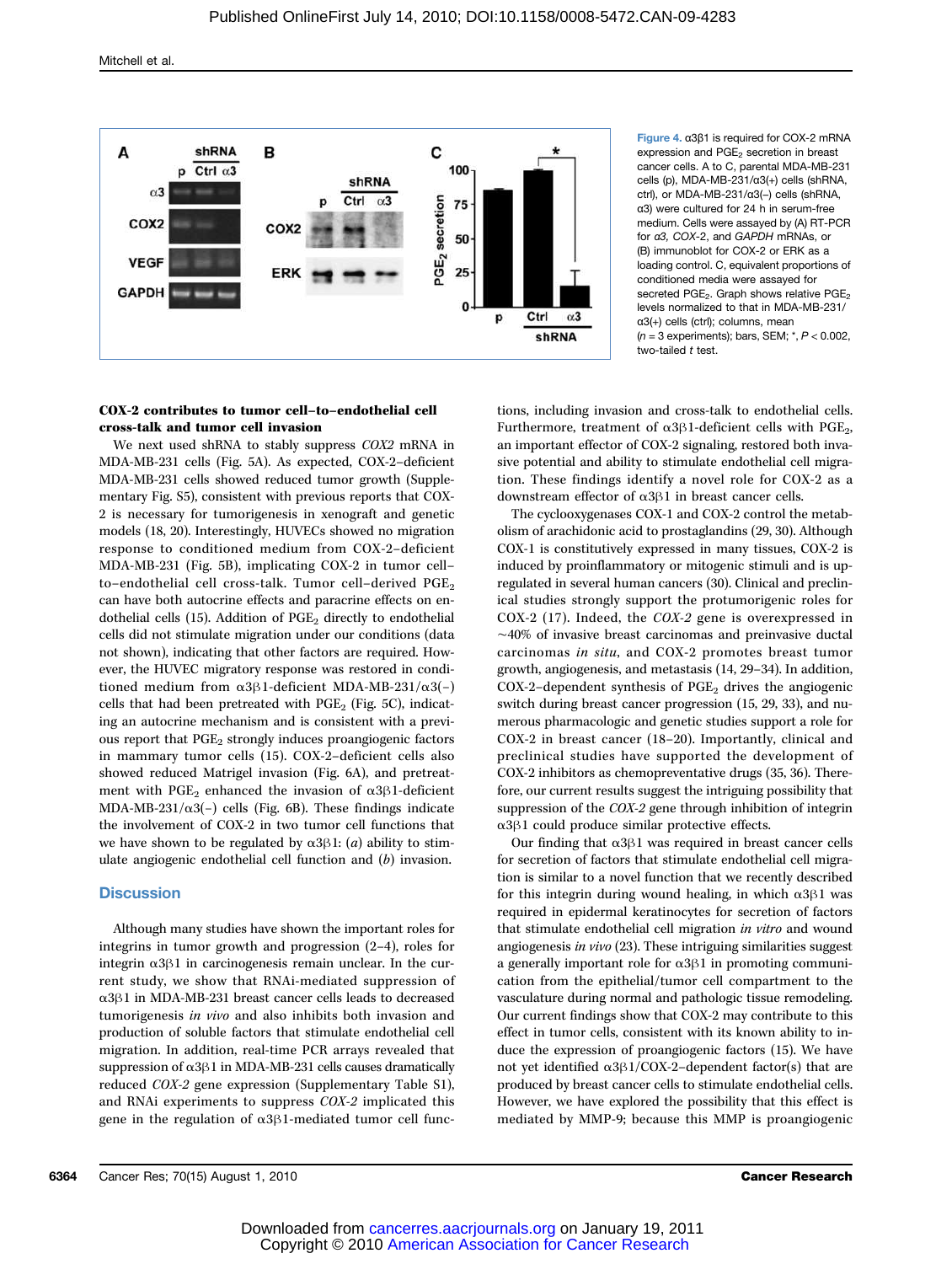(37), its induction by extracellular matrix has been linked to COX-2 signaling in some cells (38–40), and we have shown that α3β1 regulates MMP-9 expression in immortalized/ transformed keratinocytes (11, 41). Zymography experiments showed that MMP-9 secretion was reduced in  $\alpha$ 3 $\beta$ 1-deficient MDA-MB-231 cells (data not shown), as also reported by another group (9). However, in preliminary experiments, we did not detect reduced MMP-9 in COX-2 knockdown cells, suggesting that MMP-9 production does not require COX-2 in these cells.



Figure 5. COX-2 in breast cancer cells regulates the induction of endothelial cell migration. A, parental MDA-MB-231 cells (p), or cells that stably express nontargeting (ctrl) or COX-2–targeting shRNA (COX2), were assayed by RT-PCR for COX-2, α3, or GAPDH mRNA. B, Transwell assays were performed as in Fig. 2 to compare HUVEC migratory responses to conditioned medium from MDA-MB-231 cells that express control or COX-2–targeting shRNA; uncond, unconditioned medium. Graph shows HUVEC migration as percentage of that in response to medium from control MDA-MB-231 cells. C, HUVEC migration was assayed in response to conditioned medium from MDA-MB-231/α3(+) or MDA-MB-231/α3(−) cells that were either nontreated or pretreated for 24 h with 1 ng/mL PGE<sub>2</sub>, as indicated. Columns, mean  $(n = 3)$ experiments); bars, SEM;  $*$ ,  $P < 0.05$ , two-tailed t test.



Figure 6. COX-2 expression regulates breast cancer cell invasion. A, Matrigel assays were performed as in Fig. 3 to compare the invasion of MDA-MB-231 cells that express control (ctrl) or COX-2–targeting shRNA (COX2). Graph shows invasion as percentage of that in control cells; columns, mean  $(n = 3$  experiments); bars, SEM;  $*$ ,  $P < 0.001$ , two-tailed t test. B, invasion assays were performed in MDA-MB-231/α3(+) cells, MDA-MB-231/α3(−) cells, or the latter cells pretreated for 24 h with 1ng/mL PGE<sub>2</sub>. Graph shows invasion as percentage of that in nontreated MDA-MB-231/ $\alpha$ 3(+) cells; columns, mean ( $n = 4$  experiments); bars, SEM;  $*$ ,  $P < 0.02$ , paired two-tailed t test.

Interestingly, reduced COX-2 expression in α3-silenced MDA-MB-231 cells was not reversed by adenoviral expression of exogenous  $\alpha$ 3 (data not shown), indicating that this is a stable phenotype and that  $α3β1$ -mediated induction of COX-2 occurs through an indirect mechanism. On the other hand, restoring α3 expression in α3-silenced MDA-MB-231 cells did rescue invasion and cross-talk to endothelial cells (Figs. 2 and 3), indicating other  $\alpha 3\beta 1$ mediated pathways that can promote these functions independently of COX-2. Consistently,  $\alpha$ 3-silenced MDA-MB-231 cells also showed changes in other breast cancer– associated genes, including ∼22-fold increase in expression of the CDH1/E-cadherin gene (Supplementary Table S1). This change is of potential interest because downregulation of E-cadherin is associated with malignancy, and forced expression of E-cadherin suppresses metastatic properties of MDA-MB-231 cells (42). We are currently exploring contributions of this and other α3β1-dependent changes in gene expression to α3β1-mediated tumor cell functions.

To our knowledge, ours is the first study to identify integrindependent maintenance of COX-2 gene expression in tumor cells. Another group showed previously that the noncollagenous domain of type IV collagen, α3(IV)NC1, inhibits hypoxiainduced COX-2 mRNA expression in endothelial cells by binding to integrin α3β1 on the endothelial cell surface (43). It remains to be determined whether treatment with α3(IV)NC1 would similarly inhibit COX-2 expression in breast cancer cells. However, our current findings that α3β1 enhances, rather than inhibits, COX-2 expression in MDA-MB-231 cells indicate that roles for this integrin differ within distinct cellular compartments of the tumor microenvironment, and they highlight the likely importance of targeting α3β1 specifically on tumor cells to achieve an antiangiogenic effect.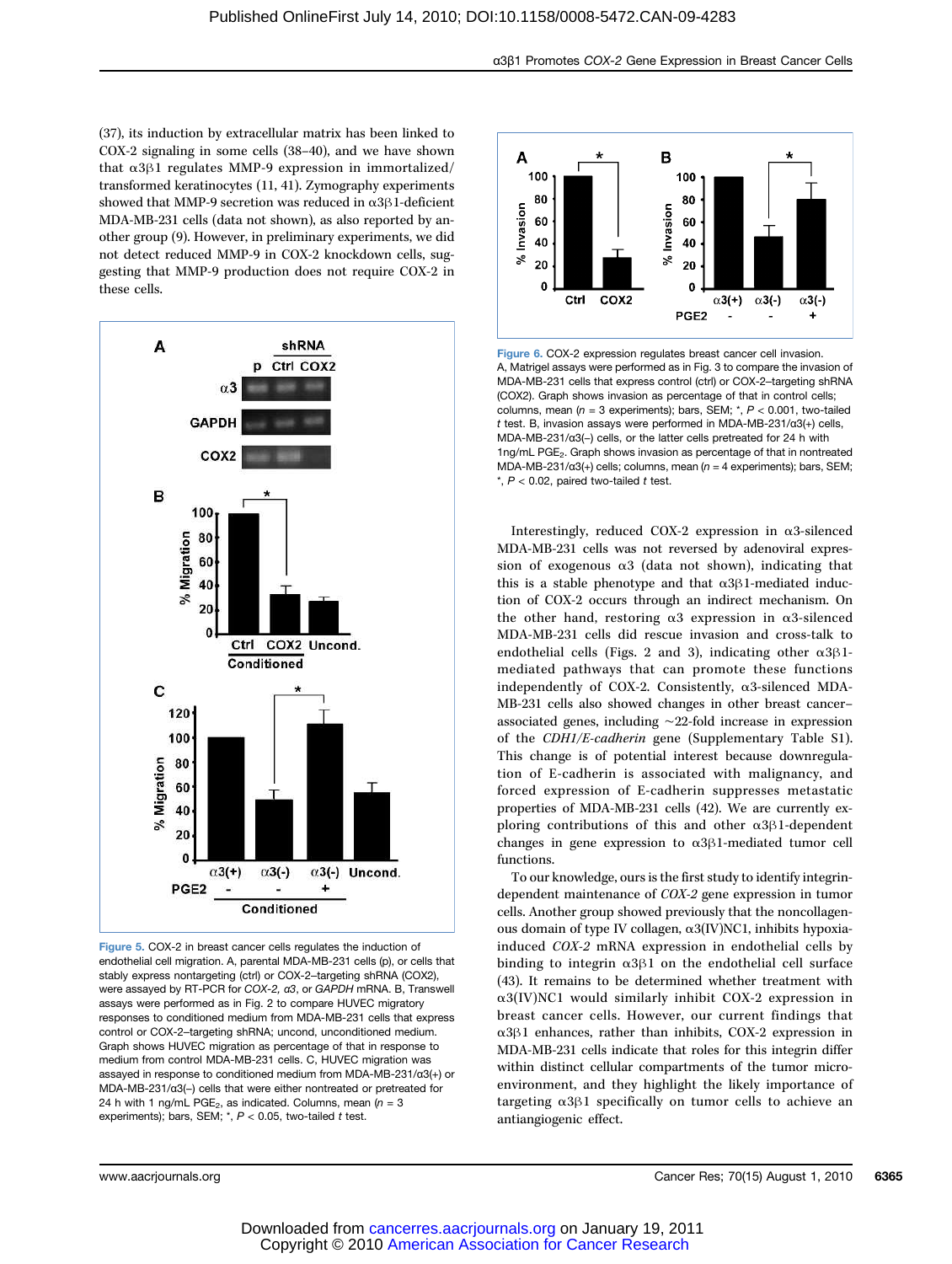Integrin α3β1 interacts with tetraspanin CD151 on the cell surface (44, 45), and this complex has been shown to regulate cell motility and influence tumorigenic, invasive, and metastatic properties of breast and other carcinoma cells (25, 46–50). RNAi-mediated suppression of CD151 also reduces tumorigenicity of MDA-MB-231 cells (25), suggesting that it may be involved in at least some protumorigenic functions of α3β1. Interestingly, CD151-integrin association was required for tumor cell growth response to factors secreted by endothelial cells (25). Although CD151 on tumor cells also affected vascularization patterns in MDA-MB-231 xenografts, it did not seem to regulate the secretion of factors that induce angiogenic morphology of endothelial cells (25). These findings, together with our current results, suggest that α3β1 and CD151 can each regulate bidirectional communication between tumor cells and endothelial cells, although in some cases, they may do so independently of one another. Future studies will investigate the subset of α3β1-mediated tumor cell functions that require its binding to CD151.

In summary, we have identified a novel role for α3β1 on breast cancer cells in regulating communication with endothelial cells and promoting cell invasion, and we have identified COX-2 as a downstream effector of α3β1. Given the intense focus in recent years on clinical development of COX-2 inhibitors (17), our findings have important implications regarding the potential value of  $\alpha$ 3β1 as a therapeutic target for breast cancer. The concept of targeting integrins in anticancer therapies is supported by preclinical and clinical development of antagonists of certain integrins (i.e., αvβ3,

#### **References**

- 1. Hynes RO. Integrins: bidirectional, allosteric signaling machines. Cell 2002;110:673–87.
- 2. Brakebusch C, Bouvard D, Stanchi F, Sakai T, Fassler R. Integrins in invasive growth. J Clin Invest 2002;109:999–1006.
- 3. Felding-Habermann B. Integrin adhesion receptors in tumor metastasis. Clin Exp Metastasis 2003;20:203–13.
- 4. Mercurio AM, Bachelder RE, Chung J, et al. Integrin laminin receptors and breast carcinoma progression. J Mammary Gland Biol Neoplasia 2001;6:299–309.
- 5. Stupp R, Ruegg C. Integrin inhibitors reaching the clinic. J Clin Oncol 2007;25:1637–8.
- 6. Alghisi GC, Ruegg C. Vascular integrins in tumor angiogenesis: mediators and therapeutic targets. Endothelium 2006;13:113–35.
- 7. Kreidberg JA. Functions of α3β1 integrin. Curr Opin Cell Biol 2000; 12:548–53.
- 8. Tsuji T. Physiological and pathological roles of α3β1 integrin. J Membr Biol 2004;200:115–32.
- 9. Morini M, Mottolese M, Ferrari N, et al. The  $\alpha$  3 β 1 integrin is associated with mammary carcinoma cell metastasis, invasion, and gelatinase B (MMP-9) activity. Int J Cancer 2000;87:336–42.
- 10. Wang H, Fu W, Im JH, et al. Tumor cell α3β1 integrin and vascular laminin-5 mediate pulmonary arrest and metastasis. J Cell Biol 2004; 164:935–41.
- 11. Lamar JM, Pumiglia KM, DiPersio CM. An immortalization-dependent switch in integrin function up-regulates MMP-9 to enhance tumor cell invasion. Cancer Res 2008;68:7371–9.
- 12. Chia J, Kusuma N, Anderson R, et al. Evidence for a role of tumorderived laminin-511 in the metastatic progression of breast cancer. Am J Pathol 2007;170:2135–48.

αvβ5, and α5β1); however, the effects of targeting these integrins result largely from inhibiting their functions on endothelial cells (reviewed in ref. 5). Our current study suggests that targeting α3β1 on breast cancer cells may inhibit both tumor angiogenesis and invasion, in part through suppression of COX-2. Furthermore, because the ability of α3β1 to regulate cell adhesion and MMP expression can also influence carcinoma invasion/metastasis (8–11, 13), targeting α3β1 may have the combinatorial effect of inhibiting multiple tumor cell functions that promote malignant progression.

#### Disclosure of Potential Conflicts of Interest

No potential conflicts of interest were disclosed.

#### Acknowledgments

We thank Drs. John Lamar, Kevin Pumiglia, Peter Vincent, Paul Feustel, Gang Liu, and Ms. Chrissy Rotondi for the helpful discussions and technical assistance and Drs. Martin Hemler and Joan Massague' for the gifts of reagents.

#### Grant Support

NIH R01CA129637 (C.M. DiPersio), Cancer Research UK C1322/A5705 (F. Berditchevski), NIH R01CA132977 (J. Zhao), European Commission FP7 program grant "INFLA-CARE", EC contract number 223151 (A.G. Eliopoulos), and a predoctoral training grant from the National Heart Lung and Blood Institute (NIH-T32-HL-07194; K. Mitchell).

The costs of publication of this article were defrayed in part by the payment of page charges. This article must therefore be hereby marked advertisement in accordance with 18 U.S.C. Section 1734 solely to indicate this fact.

Received 11/23/2009; revised 04/15/2010; accepted 05/27/2010; published OnlineFirst 07/14/2010.

- 13. Marinkovich MP. Tumour microenvironment: laminin 332 in squamouscell carcinoma. Nat Rev Cancer 2007;7:370–80.
- 14. Boland GP, Butt IS, Prasad R, Knox WF, Bundred NJ. COX-2 expression is associated with an aggressive phenotype in ductal carcinoma in situ. Br J Cancer 2004;90:423–9.
- 15. Chang SH, Liu CH, Conway R, et al. Role of prostaglandin E2 dependent angiogenic switch in cyclooxygenase 2-induced breast cancer progression. Proc Natl Acad Sci U S A 2004;101:591–6.
- 16. Half E, Tang XM, Gwyn K, Sahin A, Wathen K, Sinicrope FA. Cyclooxygenase-2 expression in human breast cancers and adjacent ductal carcinoma in situ. Cancer Res 2002;62:1676–81.
- 17. Howe LR. Inflammation and breast cancer. Cyclooxygenase/ prostaglandin signaling and breast cancer. Breast Cancer Res 2007;9:210.
- 18. Stasinopoulos I, O'Brien DR, Wildes F, Glunde K, Bhujwalla ZM. Silencing of cyclooxygenase-2 inhibits metastasis and delays tumor onset of poorly differentiated metastatic breast cancer cells. Mol Cancer Res 2007;5:435–42.
- 19. Liu CH, Chang SH, Narko K, et al. Overexpression of cyclooxygenase-2 is sufficient to induce tumorigenesis in transgenic mice. J Biol Chem 2001;276:18563–9.
- 20. Howe LR, Chang SH, Tolle KC, et al. HER2/neu-induced mammary tumorigenesis and angiogenesis are reduced in cyclooxygenase-2 knockout mice. Cancer Res 2005;65:10113–9.
- 21. Yiu GK, Toker A. NFAT induces breast cancer cell invasion by promoting the induction of cyclooxygenase-2. J Biol Chem 2006;281: 12210–7.
- 22. Minn AJ, Gupta GP, Siegel PM, et al. Genes that mediate breast cancer metastasis to lung. Nature 2005;436:518–24.